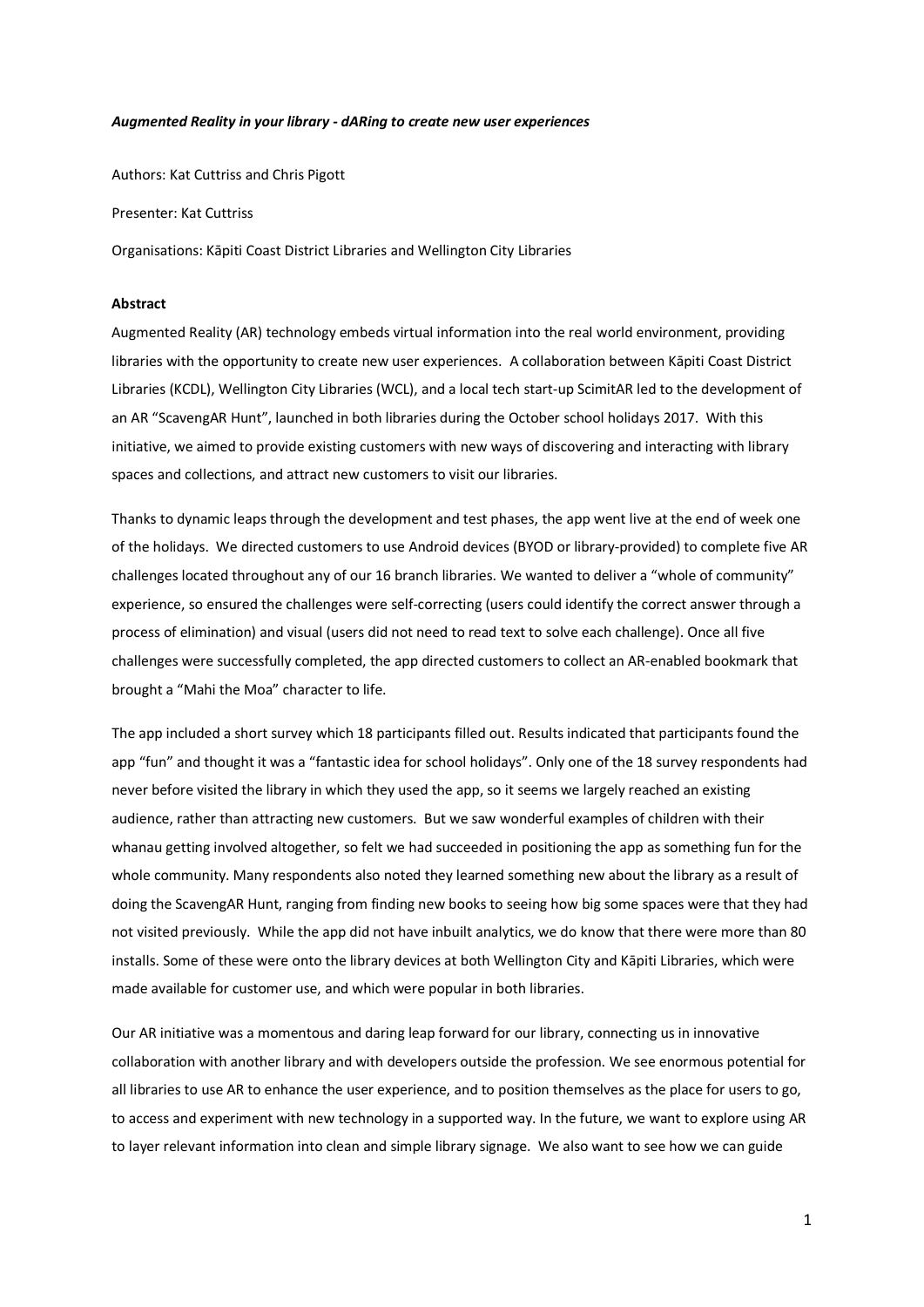users through a wayfinding journey using AR to show them how to search the catalogue then navigate to relevant library items.

# **1 What is Augmented Reality (AR) and how did you use it?**

AR technology embeds virtual information into the real world environment. Dynamic graphics, sound files and animations can be layered or superimposed onto fixed or static points in the tangible world around us. Such fixed points become "triggers" and reveal these rich layers when viewed through an app-enabled device or headset. Because AR can be tailored carefully to trigger at point-of-information-need, such technology enables libraries to provide their communities with an enriched and very relevant sensory experience. As the technology is scalable, it can be used to help library customers navigate and wayfind more effectively through a physical library environment, or it can be used to reveal metadata about a library space, service, collection or individual library item.

In mid-2017, KCDL, WCL and a tech start-up ScimitAR recognised a desire to collaborate together to pilot AR technology in our public libraries. This collaboration led to the development of an AR "ScavengAR Hunt" app, launched in both libraries during the October 2017 school holidays.

## **2 What were you trying to achieve?**

Our project aims were to:

- Position our respective libraries as a "laboratory" or sandbox, where new technology services, products and ideas can be trialled and experimented with, in a supported way. This feeds into a broader, long-term strategy of shifting the focus from developing an information literate society to a digitally literate (diglit) one, leveraging the curriculum focus on diglit in New Zealand's education system.
- Work in a collaborative way with library partners and representatives from outside our sector, to see if we could challenge ourselves to work differently and to see how much collective impact we could achieve together.
- Provide existing library customers with new ways of discovering and interacting with our physical spaces and collections.
- Attract new customers to visit our libraries.
- Deliver a self-directed activity that would appeal to the whole of the community, rather than a specific demographic within it.

## **3 What was the result?**

The ScavengAR Hunt app was Android-enabled, and launched at the end of week one of the two-week school holidays. Users could download the app for free onto their own device, or borrow a library-provided Android smartphone which already had the app available. Once launched, the app directed the user to locate five different trigger images. We were aiming to bring visitors into specific areas or collections of our libraries, so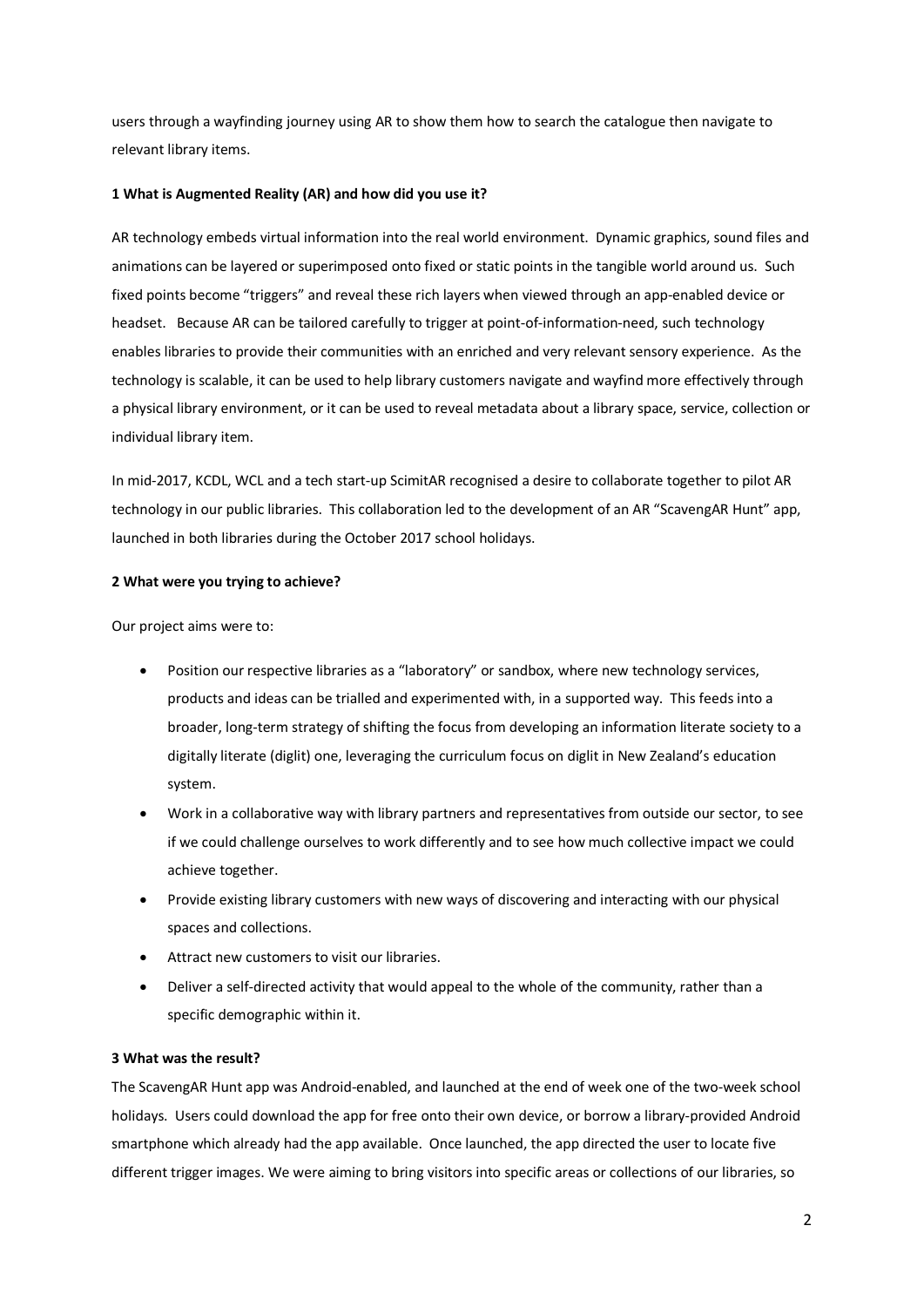the trigger images were placed by staff in deliberately selected locations throughout the library space – from the sometimes under-utilised children's non-fiction collection area, through to our technology and learning spaces, tucked away up the stairs.

The five trigger images each activated a different challenge or activity. As we were aiming to deliver a "whole of community" experience, we ensured the activities were self-correcting (users could identify the correct answer through a process of elimination) and visual (users did not need to read text to solve each challenge). Once all five challenges were successfully completed, the app directed customers to collect an AR-enabled bookmark that advertised our upcoming Summer Reading Programme, and brought a "Mahi the Moa" character to life.

The app included a short optional survey which 18 participants filled out. The survey asked demographic questions, so we could see how well we had reached all members of our community with the initiative, and determined if the user had learned anything as a result of engaging with the initiative. Results indicated that participants found the app "fun" and thought it was a "fantastic idea for school holidays". Only one of the 18 survey respondents had never before visited the library in which they used the app, so it seems we largely reached an existing audience, rather than attracting new customers. But we saw wonderful examples of children with their whanau getting involved altogether, so felt we had succeeded in positioning the app as something fun for the whole community. Many respondents also noted they learned something new about the library as a result of doing the ScavengAR Hunt, ranging from finding new books to seeing how big some spaces were that they had not visited previously.

While the app did not have inbuilt analytics, we do know that there were more than 80 installs. Some of these were onto the library devices at both WCL and KCDL, which were made available for customer use, and which were popular in both library networks.

## **2 Who did we work with?**

The ScavengAR Hunt was the result of a collaboration between KCDL, WCL and ScimitAR.

KCDL comprises four physical libraries, spread across 48km just north of Wellington, serving a resident population of 52,700. WCL comprises 12 physical libraries, spread throughout Wellington City, serving a resident population of over 190,000 residents.

ScimitAR is a technology start-up team, who were participants in the Museum of New Zealand Te Papa Tongarewa's Mahuki innovation accelerator programme in 2017. The aim of the Mahuki programme to help "to develop ideas into world-leading digital businesses for the cultural sector" $1$  The ScimitAR team comprises "creatives, educators and game developers who are passionate about making fun, interactive and educational

<span id="page-2-0"></span><sup>1</sup> <https://www.mahuki.org/> [accessed 24 April 2018]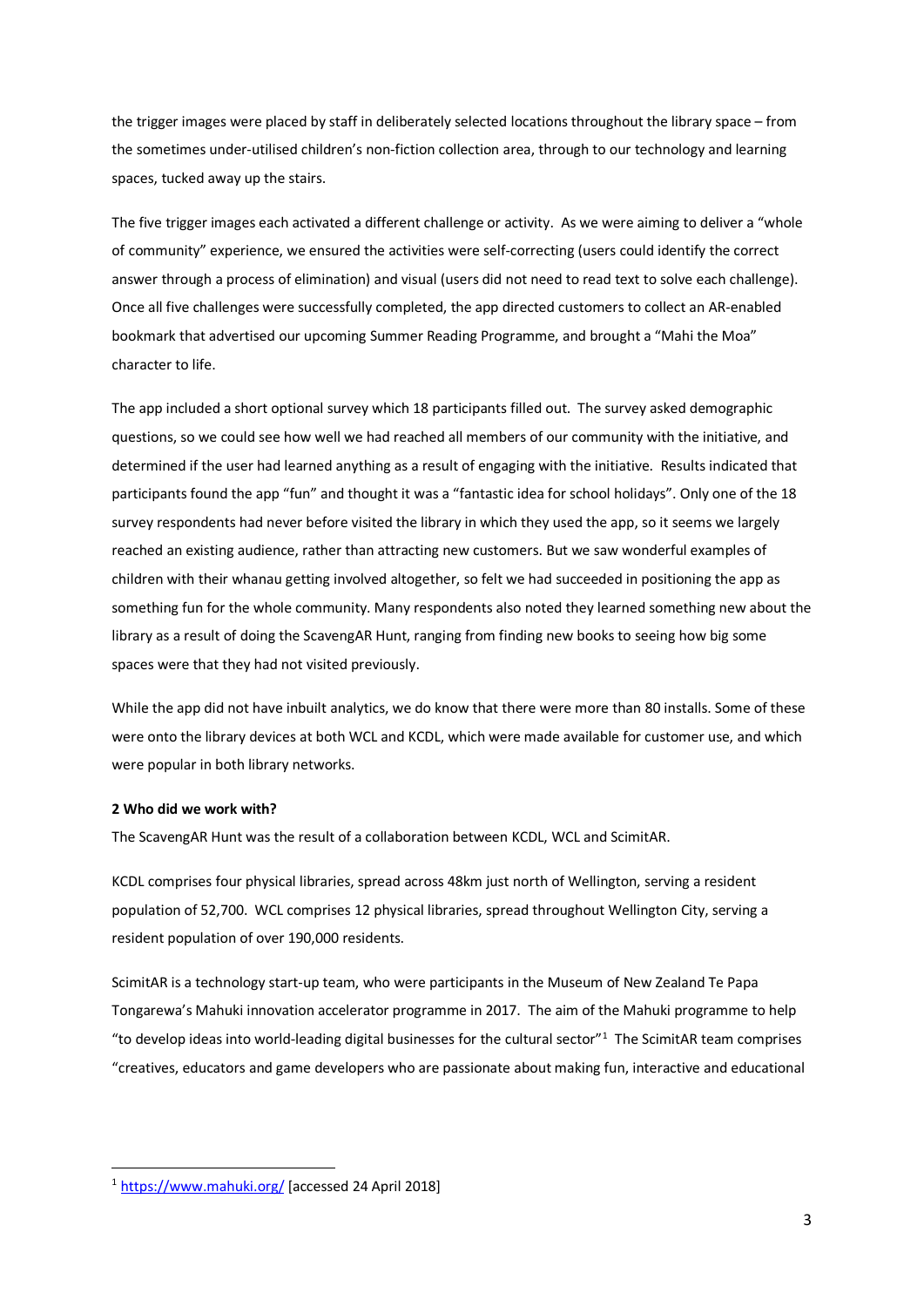experiences" using augmented reality and gaming technology to bridge "the gap between the digital natives of newer generations and the content of your spaces."[2](#page-3-0)

#### **3 Why did we partner with ScimitAR and with each other?**

WCL had started exploring the development and delivery of AR and Virtual Reality (VR) technologies within the local Wellington technology market. They were aware that ScimitAR were part of the Mahuki programme, so would likely offer a more cost-effective option compared with market rates.

KDCL had expressed interest at earlier library get-togethers with WCL in exploring technology for our library communities, and working together whenever possible to achieve collective impact by sharing our experience and learning.

During some hands-on experience for the WCL and KDCL teams with a range of VR and AR technologies at Te Papa's Hinātore Learning Lab<sup>[3](#page-3-1)</sup>, Chris and Kat started to develop some ideas about how we could map AR tools onto the physical library space to provide an enriched end-user experience.

A bit of magic was born when the three groups met up later the same day, and the ScimitAR team appeared in pink flamingo T-Shirts that came to life through our smartphones. All sorts of possibilities for working together to develop something really captivating and engaging for our library customers leapt to mind. There was also an almost tangible "can do" dynamic in the atmosphere. Chris suggested we collaborate together, citing the benefits of bringing multiple perspectives and many different voices and views together to achieve the best outcome possible. Kat suggested we write up a MOU, develop some partnership guidelines, and get all parties to sign off first. Chris said "or we could just go ahead and do it". So we did.

Without a framework or guiding principles in place, there was a risk that the project could have derailed, or suffered from inertia, at various points. But although all parties did not always agree on everything (we had differing views as to how some of the AR challenges should work, for example), with an agreed set of goals, and an agreed timeline, we delivered an AR product on time and within budget which was very well received by both library customers and staff.

### **4 How did we do it?**

In August 2017, we sat down together to do some initial brainstorming to establish our overall goals or "endpoints" as above. That then led to us collectively identifying an AR-enabled "ScavengAR Hunt" as a way to bring all and any library visitors into our physical libraries to engage with AR technology and our existing spaces, collections and services in new and exciting ways. We set ourselves an ambitious timeline, and targeted roll-out for the upcoming October school holidays (six weeks away at that point). This is because we knew AR would particularly appeal to a younger, digital-savvy audience, and both WCL and KCDL always see more people (caregivers and their kids) coming through the doors looking for activities and distractions during any school holiday. So we knew we'd have significant community reach during that period, even though we

<span id="page-3-0"></span><sup>2</sup> [https://www.mahuki.org/about/participants](https://www.mahuki.org/about/participants-2017)-2017 [accessed 24 April 2018]

<span id="page-3-1"></span><sup>3</sup> [https://www.tepapa.govt.nz/learn/for](https://www.tepapa.govt.nz/learn/for-educators/hinatore-learning-lab)-educators/hinatore-learning-lab [accessed 26 April 2018]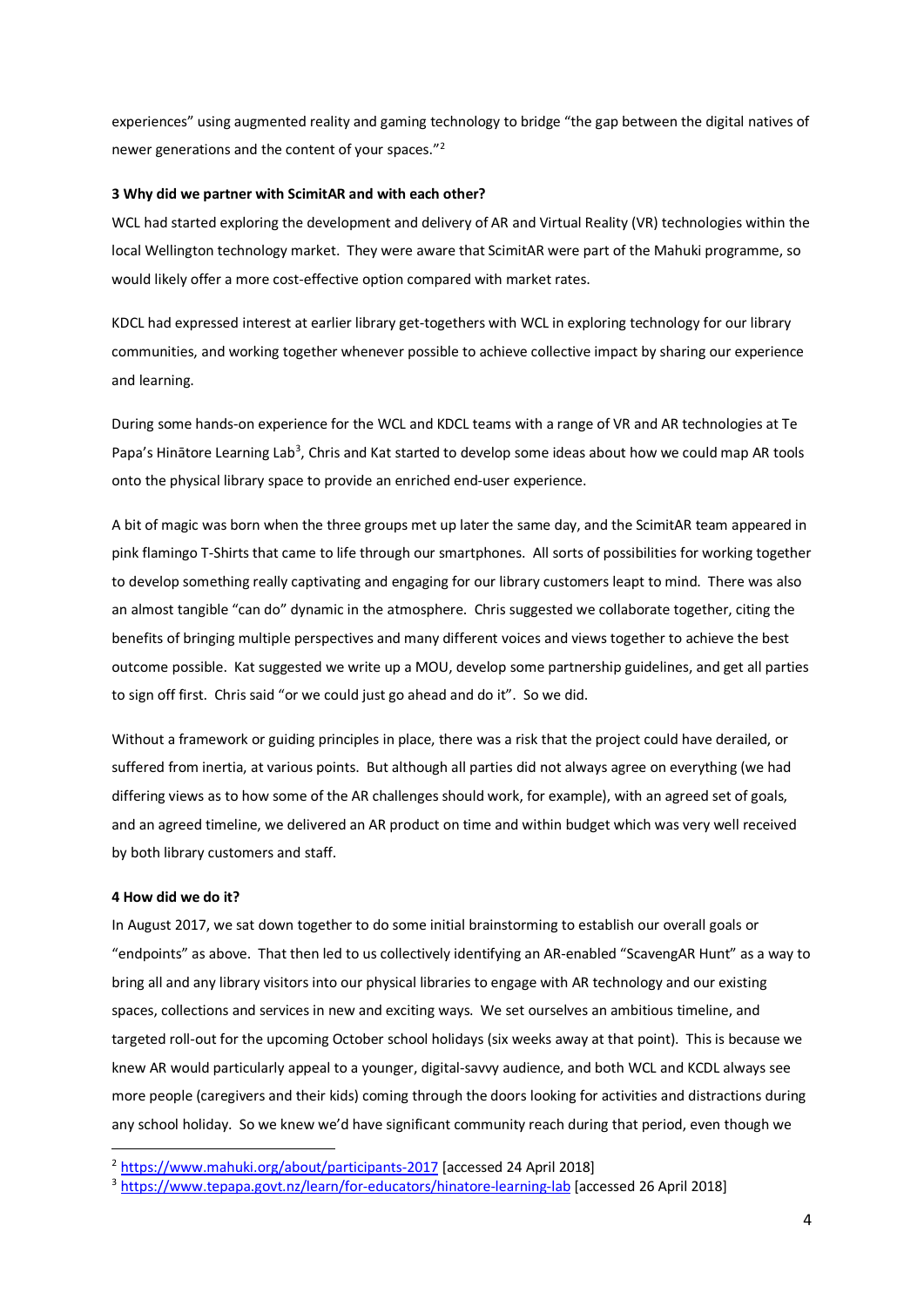were clear from the outset that we wanted to deliver a "whole of community" (not just "kids only") experience.

To achieve our goal to design something that would appeal to and by used by the entire community, we adopted a User Experience (UX) approach to the project. We embraced the concept of participatory or co-design<sup>[4](#page-4-0)</sup>, with ScimitAR testing the app during its development on various members of the community – from a 9 year old (who whizzed it) to a 40-something year old librarian (who didn't). We were trying to develop an experience that that would work for the whole of the community, rather than only for a specific demographic within it. This follows the premise of "8-80" design, also termed "8–[80 cities"](https://www.880cities.org/) by Gil Peñalosa<sup>[5](#page-4-1)</sup> in relation to community-friendly urban design. Taking this premise and applying it to the library world, the idea is that if everything we do, design and provide is great for an 8 year old and an 80 year old, then it will be great for all people. Instead of categorising these demographics as "edge cases" and designing for the middle-of-the-road majority, we should instead design for them first.



This approach was beautifully encapsulated by the following image, which we kept sharing when articulating our goal and way of working with library colleagues and Council stakeholders:

Photo: Brendan McDonald, Port Macquarie-Hastings Library Service

From the Australian Public Library Alliance and Australian Library and Information Association (ALIA) report, *How public libraries contribute to THE STEM AGENDA 2017*.

This approach could also be described as "inclusive" or

"kind design, and is described by Nat Dudley states in her "Be Kind Design" presentation at Webstock 2018<sup>[6](#page-4-2)</sup> as follows:

*Inclusive-first design is design that:*

- *Enables equivalent access for everyone*
- *Enables equivalent experience for everyone*
- *Is safe for everyone*

<span id="page-4-0"></span><sup>&</sup>lt;sup>4</sup> "An approach to design attempting to actively involve all stakeholders (e.g. employees, partners, customers, citizens, end users) in the design process to help ensure the result meets their needs and is usable" Wikipedia [https://en.wikipedia.org/wiki/Participatory\\_design](https://en.wikipedia.org/wiki/Participatory_design) [accessed 26 April 2018]

<span id="page-4-1"></span><sup>5</sup> <https://www.880cities.org/> "We are a non-profit organization. We bring citizens together to enhance mobility and public space so that together we can create more vibrant, healthy, and equitable communities." [accessed 16 April 2018]

<span id="page-4-2"></span><sup>6</sup> [https://medium.com/@natdudley/be](https://medium.com/@natdudley/be-kind-design-d28324b7c348)-kind-design-d28324b7c348 [accessed 16 April 2018]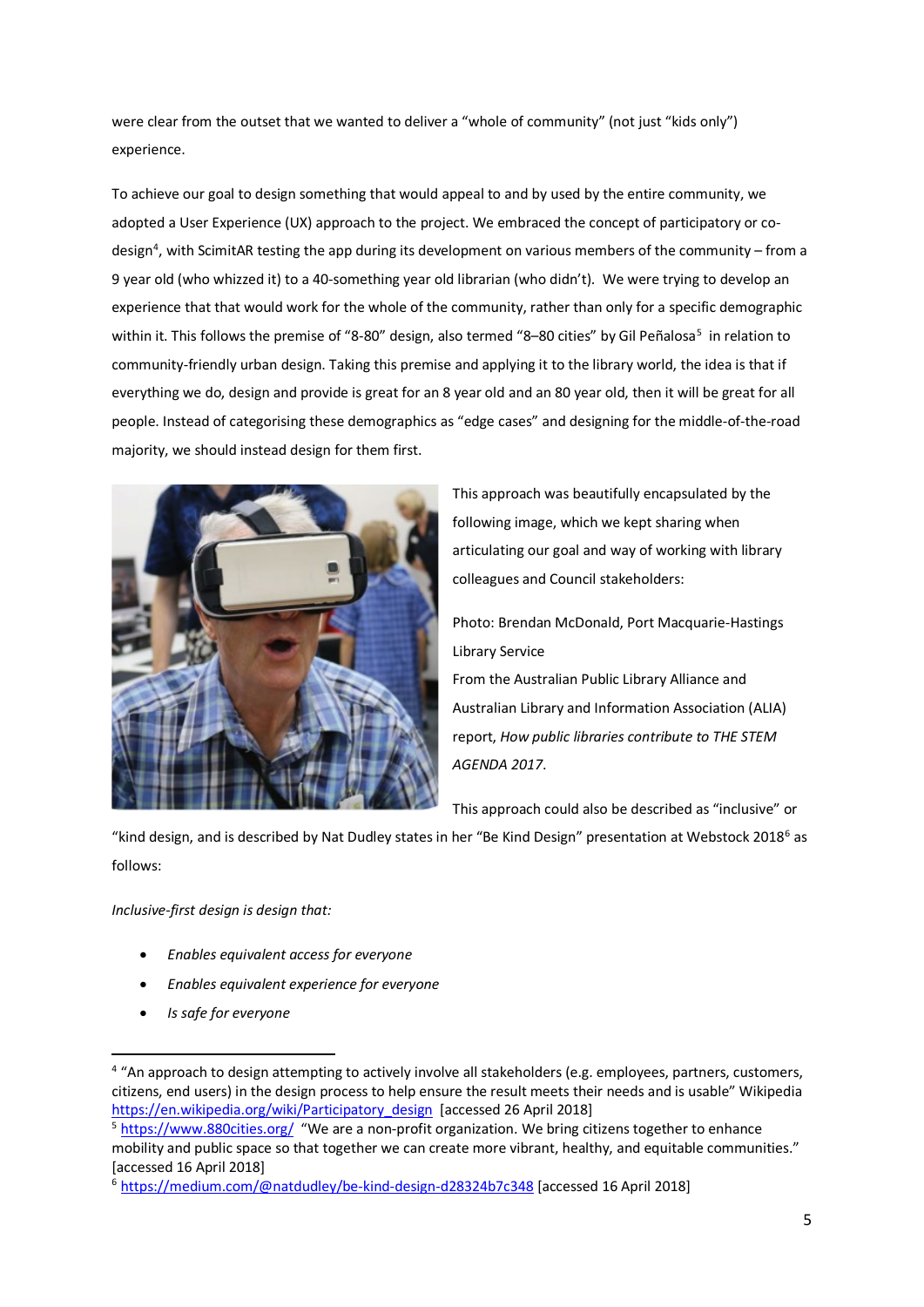#### *And it does it as a priority, not an after-thought.*

An equivalent experience means that nobody who uses your product is made to feel less welcome or included, and where everyone who uses it has the same opportunity for success.



We achieved our inclusive design goal, by:

- Ensuring the AR challenges were self-correcting (users could identify the correct answer through a process of trial and error and only once all five challenges were successfully completed, the app directed customers to collect an AR-enabled bookmark that brought a "Mahi the Moa" character to life)
- Ensuring the AR challenges were graphically-based (users did not need to be able to read text to solve each challenge)
- Making Android smartphones available for free loan to library customers at both WCl and KCDL (users didn't need to own their own device and BYOD to be able to participate in the experience)

Due to the tight timeframe, we quickly adapted an Agile approach, with the ScimitAR team moving into Sprint phases then bringing their progress back to representatives from the WCL and KCDL teams on a fortnightly basis, for review and advice. We also aimed for pragmatism rather than perfectionism, so at all stages, we were flexible and prepared to settle for a "good enough" outcome. As an example of this approach, we launched the app as Android only because the ScimitAR team were not able to meet the requirements for app launch in the Apple Store in the time available. In a perfect world the app would have been platform-agnostic and therefore accessible to the whole of our community, but in the real world, this was just not possible.

# **5 What were the benefits to your customers, the library staff and wider organisations?**

The AR initiative enabled us to position both WCL and KCDL at the 'cutting edge' development end of the technology landscape. This meant our customers and colleagues could start to see their local public library and place of work as a sandbox or 'touch point' for new technologies that may not be otherwise widely available, due to cost or lack of awareness.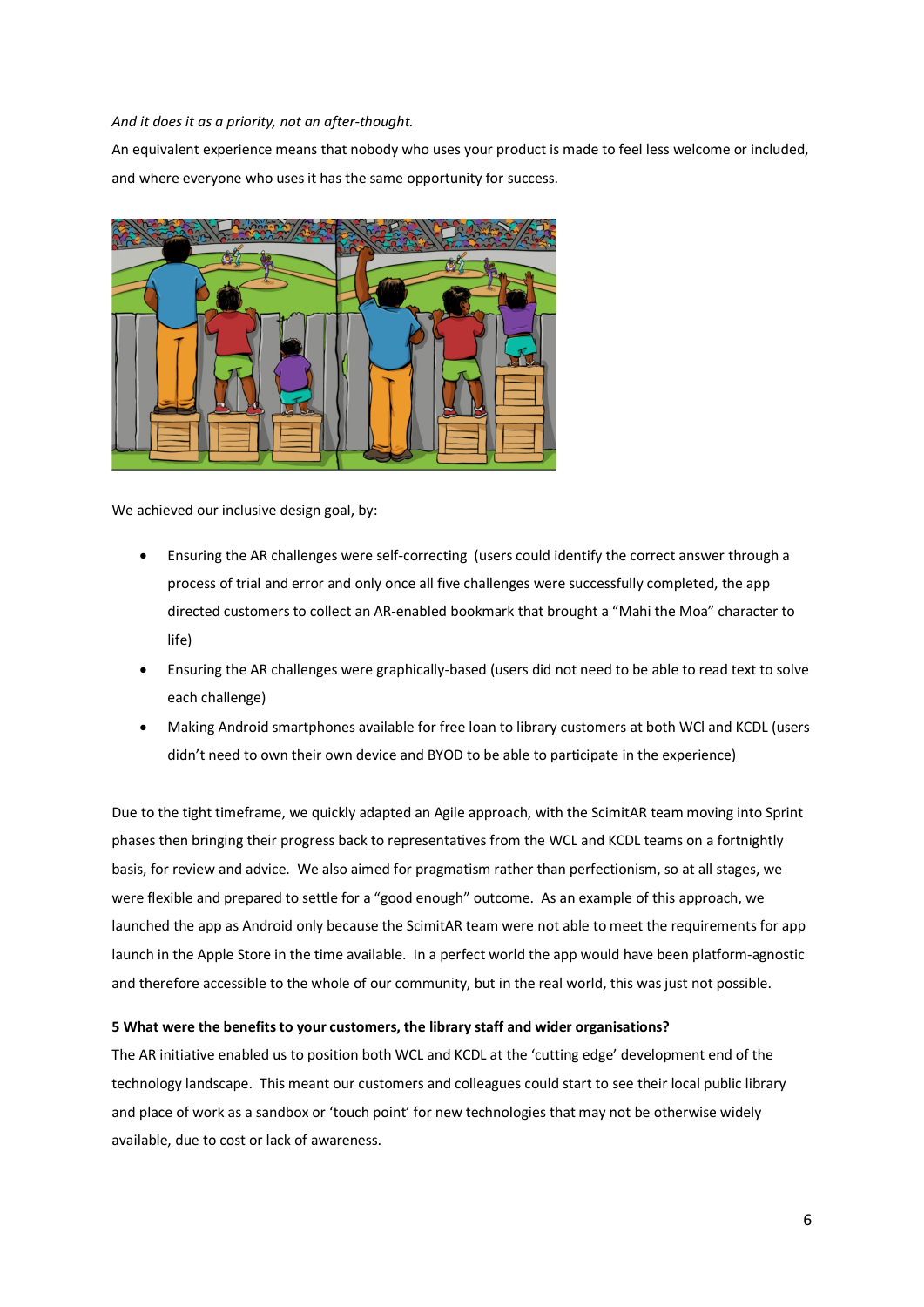For KCDL, this opportunity to develop and deliver something for all library visitors – the "whole of library for whole of community" as we phrased it - came at the perfect time. We had just completed team-wide strategic planning workshops, through which we identified the desire to work together as "one team" across all four of our physical libraries and all four of our specific focus areas (Youth, Digital, Community (i.e. Adult), Māori & Heritage).

Such a "one team" approach ensures we deliver a consistently high level of customer service across all locations and at all times, and ensures an equitable customer service experience for our communities. This AR initiative gave us a perfectly timed opportunity to try out this way of working – no one physical library, or focus area team, 'owned' the initiative. It was rolled out at every library, and was up to everyone in the team to get to grips with the idea through team meetings, emails, practice runs and conversations, and support its delivery when we went live.

And from a strategic viewpoint, this AR initiative enabled WCL to position itself as taking visible steps towards the achievement of a specific Wellington City Council (WCC) goal:

- Position Wellington as a city laboratory where new services products and ideas can be trialled, and
- Evaluate the success of the tech hub and consider which model/s will best meet future demand for connection and collaboration across Wellington's technology sector.

# **6 What will we do different next time?**

Next time (and there will be one), we will be more deliberate with the use of inbuilt analytics, so we can gather richer data to evaluate the initiative. We need to specifically measure how our users used the AR app, and whether or not it worked well, at all or well enough for the "8 and 80 year olds" who are at the heart of our design process.

We will be more dedicated to our co-design approach, and will do more rigorous testing with all representatives from our "8 to 80" community.

We will also articulate the concept more lucidly to our entire teams of library staff. At KCDL, we will also designate a project lead. Even though the "whole of library for whole of community" approach worked reasonably well, there were times when library staff on the floor wanted someone to go to, to test or question the way one of the challenges was working. In each of our libraries, we needed an identifiable and visible 'champion' who could understand the nuts and bolts, as well as the overarching purpose of the initiative.

#### **8 How is this relevant? What's next?**

For both WCL and KCDL, we saw this AR initiative as an affordable and achievable pilot. Due to our communities' positive response to the experience, we now have confidence to keep going in this direction. We have built a solid platform by increasing understanding – particularly within our library teams - of AR technology, how it works and what it can achieve. We therefore wish to evolve it from here from a pilot to a "business as usual" approach to our delivery of library services.